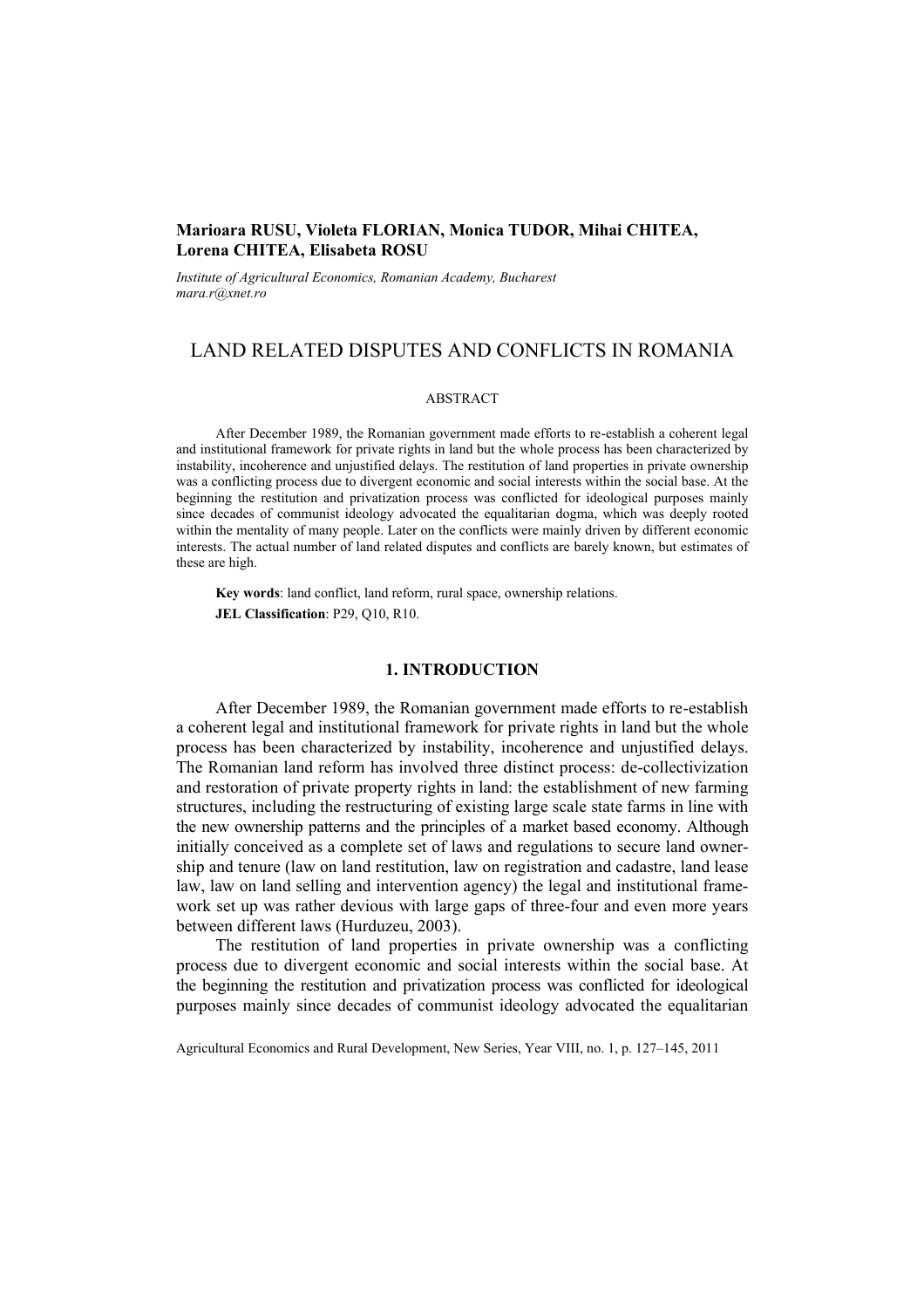dogma, which was deeply rooted within the mentality of many people. Later on the conflicts were mainly driven by different economic interests (Dumitru, 2002).

The present number of land-related disputes and conflicts are barely known, but estimates of these are high. For Romania, Hurduzeu (2003) approximates that in 2003, around one million people had been affected by land conflicts. This corresponds to about 5% of the entire population of the country.

# **2. THEORETICAL FRAMEWORK**

The sociologists define a conflict as a social fact in which at least two parts are involved, with its origins are found either in the differences between their interests or in those between their social position: "the conflict is an inevitable aspect of human interaction, an inevitable consequence between choices and decisions" (Zartman, 1991:299).

Consequently, a land-related conflict can be defined as a social fact in which at least two parties are involved and the roots of which are the different interests regarding the land ownership rights: the land use right, the land administration right, the right to generate an income from land, the right to exclude other people from the land, the right to transfer the land. Hence, a land-related conflict can be understood as a wrong use, restriction or dispute related to the land ownership rights. The land-related conflicts defined as such can be aggravated, if the social positions of the involved parties are very different.

Although conflicts are perceived as destructive, they also have positive functions. The land-related conflicts can become engines of change, if they lead to a massive protest and to changes of policies and of their implementation modalities. Thus, it is important to approach the land-related conflicts in a constructive manner, instead of ignoring them or of trying to stop them.

A significant step in the diminution of conflicts is to better understand the requirements and interests, and last but not least, the involved feelings and emotions. In order to find adequate solutions for settling up a conflict, even a landrelated conflict, the position and attitude of involved parties must be understood. The psychology and desires lie at the origin of conflicts, such as: fear of existence, fear of insecurity, desire to gain recognition, to be protected or loved. The material and emotional needs stem from this: the need to have a shelter, the need for a material base, the need of power and wealth, etc. These needs that shape, in fact, the people's interests, find a result in their attitudes and positions, and finally define their behavior.

In the case of a land-related conflict, the problem is even more complex. There are different factors here that influence the people's fears and desires, and the institutional aspects further aggravate the situation. The land-related conflicts are common conflicts and they can appear at any time and in any place. They often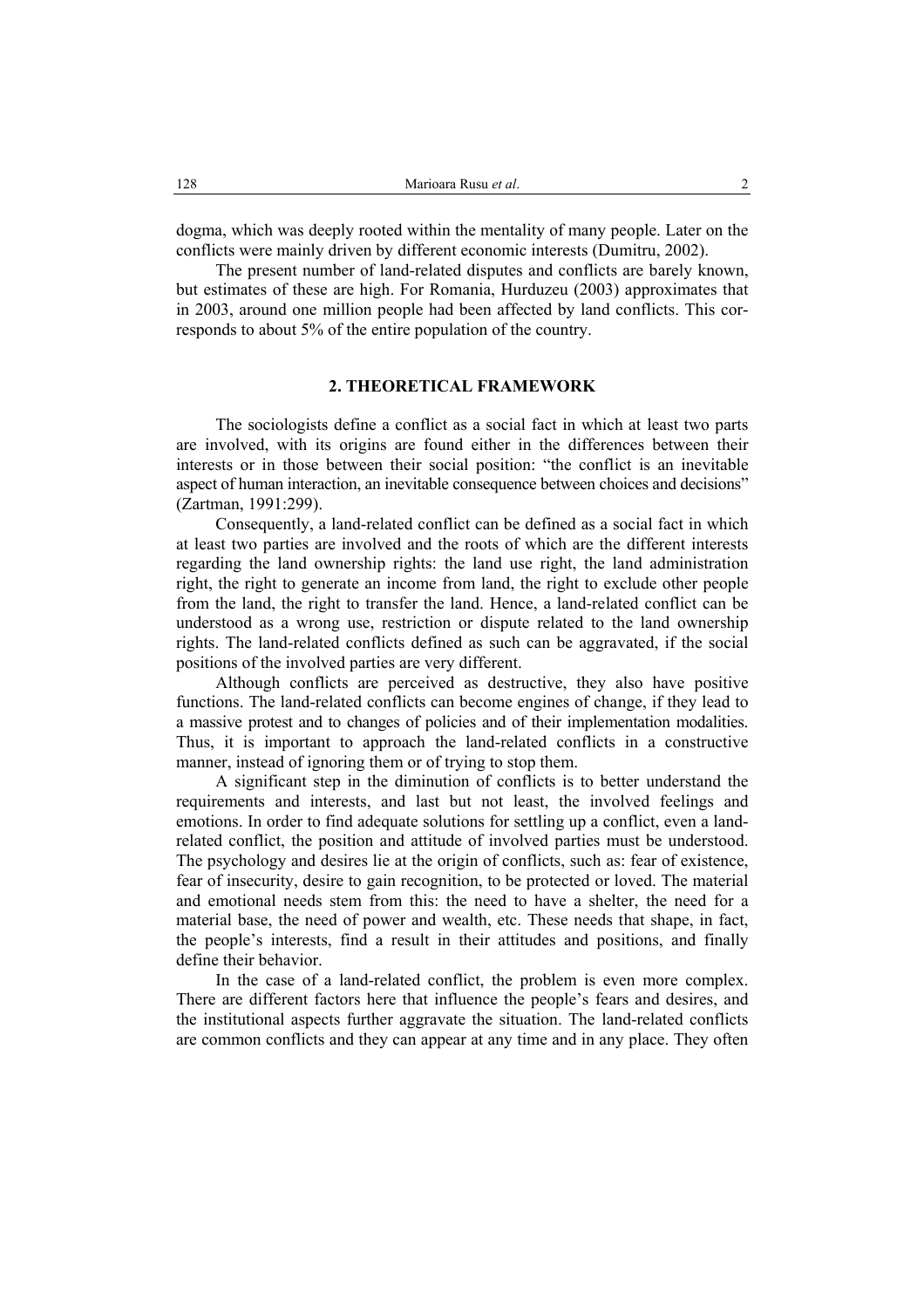generate strong negative effects upon the economic, social, spatial land ecologic development, mainly at the level of less-developed or transition countries, where the land market institutions are poorly developed, where the opportunities for economic gain through illegal actions are quite a common practice, and many people do not have access to land. The land-related conflicts can have negative effects both for individuals, for certain groups, or even for the whole nation.

When a land-related conflict exists, somebody suffers the economic consequences. Where there are many land-related conflicts, the social stability in the society is affected, as the land-related conflicts undermine trust and enhance fear and suspicion, often between people who used to be close, such as neighbors or family members. The violent conflicts, or merely the fear of being the target of such a conflict, may have traumatizing effects upon the involved people. Furthermore, when the state land has been illegally allocated, this adversely impacts the nation's budget and often leads to ecologic destruction or social exclusion.

The structures and functions of the Romanian rural area generate social tensions and conflicts. The conflict may induce a new social order, may lead to the creation of new values and customs, may substantiate new social spaces for the rural people's expectations and projections; the conflicts eliminate the groups, collectivities, the systems of values and norms, which becomes an obstacle to community development. The conflict is subject to the social order logic because:

• The social order (and not the social consensus) is the attribute of power; the most important aspect of social order is represented by the conservation of power through the intermediary of social control institutions (Dahrendorf, 1988);

• The social system must be investigated and considered in relation to the existing conflicts generating situations that contribute to the emergence and consolidation of pluralist society;

• The positive role of conflicts contributes to the increase of adjustments between the social groups (Coser, 1956);

• The conflict is the main condition of social order (Mills, 1977).

The land-related conflict is the most frequent form of rural social conflict in the Romanian rural communities; it is the type of conflict that produced a history, a tradition of negative feelings between groups, yet it also resulted in the clarification of the differences of values.

The post-modern history of the land-related conflict originates in the interface between the external entities to rural area (governmental, governmental agencies, private business, etc.) that implement capitalist relations and the endogenous entities (farms, rural households, entrepreneurs, etc.). The land-related conflict stems from the failure to coordinate the exogenous and endogenous factors in the action to consolidate another social order. In this respect, the land-related conflict in rural Romania should be investigated as a social, historical relation between the two entities (exogenous-endogenous) rather than as a last stage of degradation of their relations.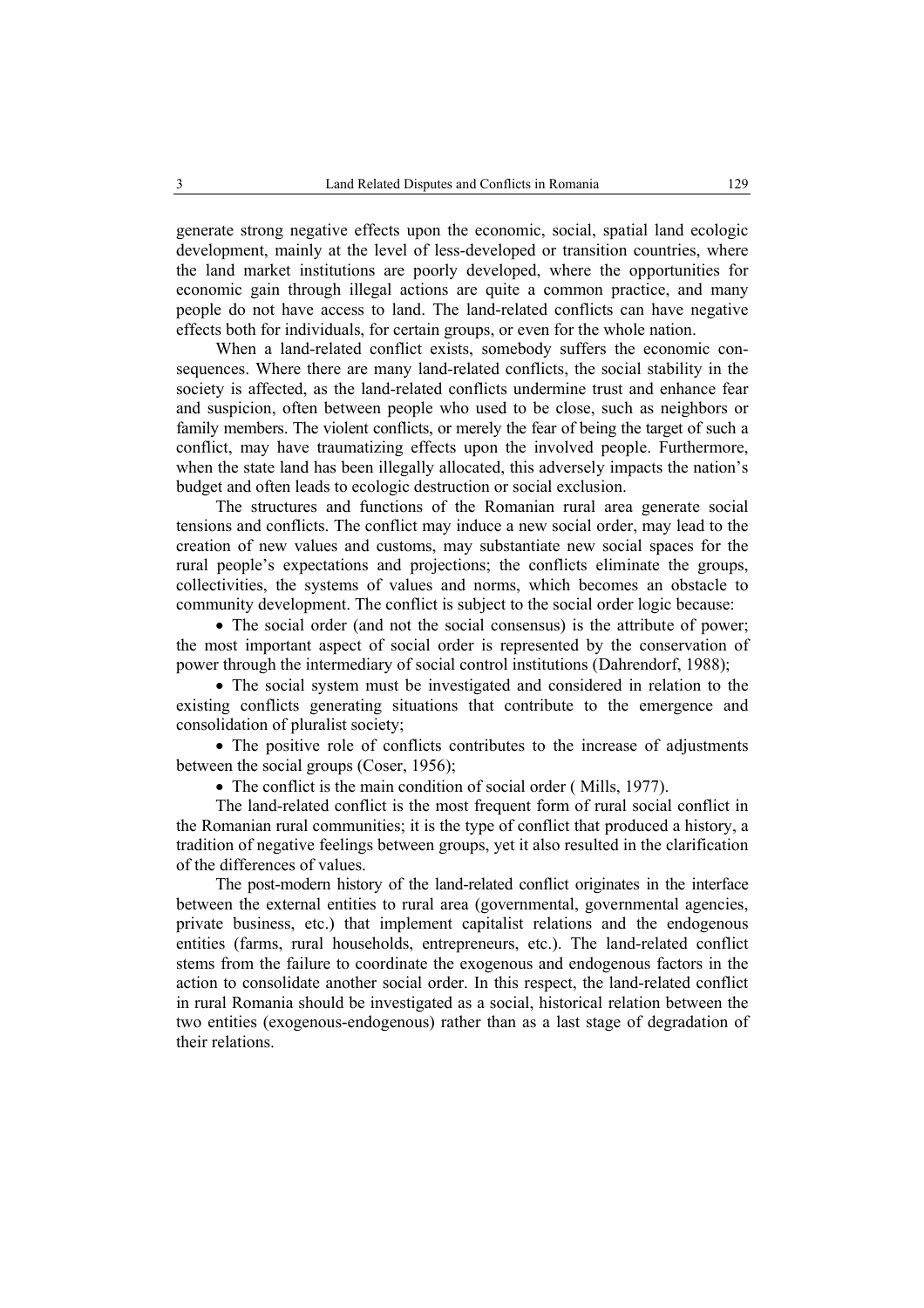For the people from rural, urban and peri-urban areas, land has very high material, symbolical and even emotional values. Under the influence of certain factors of political nature, this can easily turn into a tangible object of disputes, which can lead to the emergence of conflicts, even of violent ones. In the situations characterized by the lack of opportunities – rather than by poverty or inequality – the marginalized groups are mostly vulnerable to these actions/maneuvers, mainly when they make them believe that there are no solutions to their problems.

In Romania, after 1989, the land-related conflicts emerged soon, as a result of the deep changes produced at society level. The enforcement of legislation with regard to the ownership right reconstitution for the land properties that had been abusively confiscated during the communist regime, the political instability, the administrative and juridical reform, the proliferation of corruption and the system of interests represented important factors in the emergence and aggravation of land-related conflicts.

# **3. MATERIAL AND METHODS**

The land reform initiated in Romania in early 1990s mainly focused upon the change of the land ownership regime by the reconstitution and constitution of private ownership right upon the agricultural land. The slow evolution and delayed implementation of land laws are considered as the main causes that have generated land-related conflicts and disputes (Hurduzeu, 2003).

Agricultural land restitution in Romania took place in four stages, each stage being characterized by legislative amendments that influenced or affected part of the previous land restitutions, which led increased confusion with regard to legislation application, and most often to overlapping:

*Stage I* (1991–1997), when, according to Law 18/1991 (Land Law), Romanian citizens could ask for the restitution of agricultural land areas up to  $10$  ha – in arable land equivalent – and of forest land areas up to 1 ha. In this first stage the premises for land-related disputes and conflicts were already created because:

• The people who had land areas into ownership larger than 10 ha agricultural land and 1 ha forestland were less favoured by the law. Practically, setting maximum legal limits on the land areas that could be restituted or owned by a family was rather equivalent to an "expropriation" of former land owners who used to have into ownership larger land areas before the communist period than the land areas possible to be restituted through the effect of this law. The enforcement of these legal provisions negatively discriminated those people who used to have large land areas into ownership prior to the communist period: these could not get back their property "in integrum"; the law positively discriminated the people who, although had not had agricultural land into ownership before agriculture cooperativization, got land into ownership, on a free of charge basis, by the effect of the same law;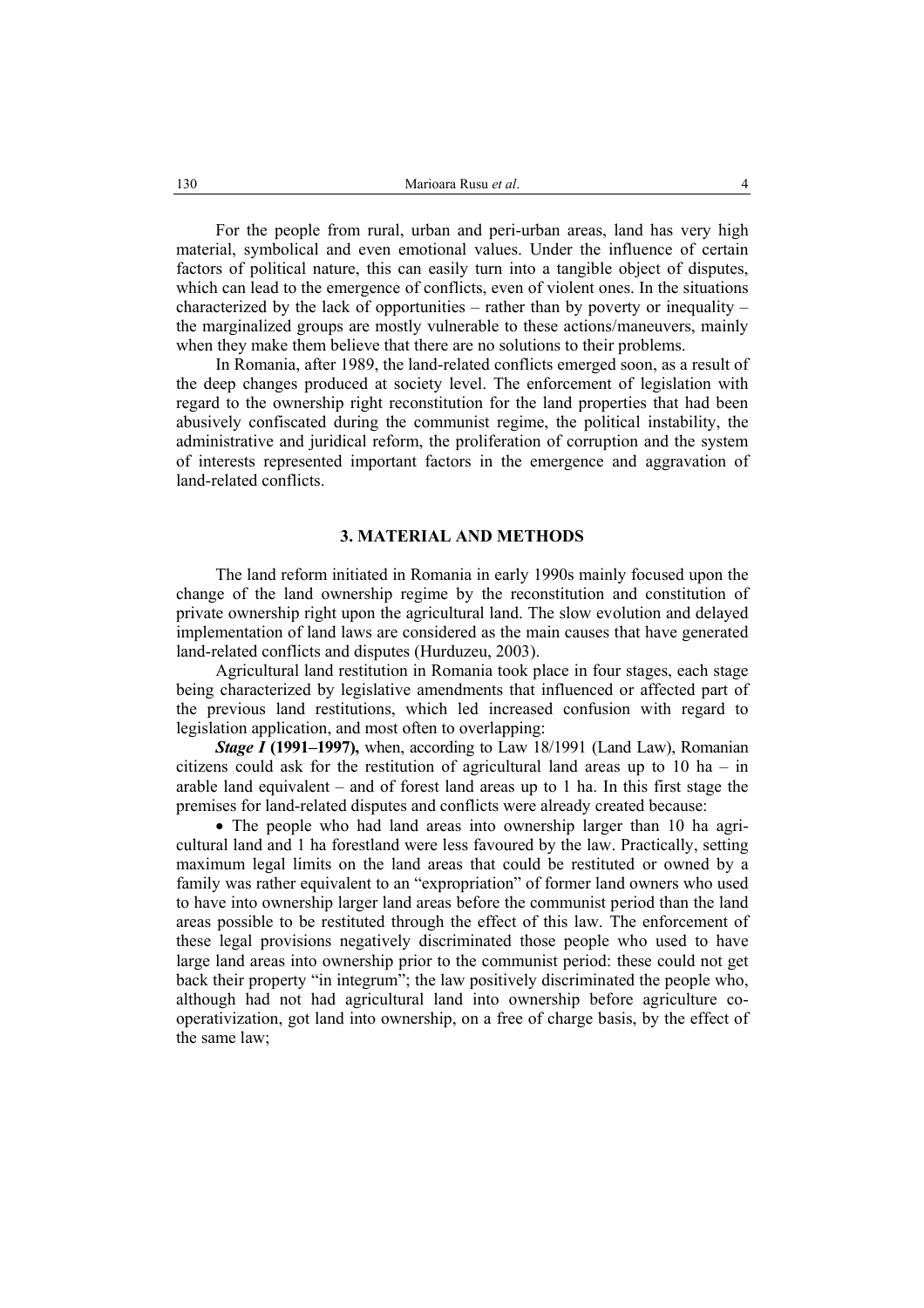• If a former land owner could not have his land property reconstituted on the former location, by law, the agricultural land could not be restituted, on an equivalent basis, in other administrative-territorial units, where surplus agricultural land existed;

• The enforcement of Law 18/1991 represented a premise for other landrelated disputes that appeared in the next stages of the land reform, when the maximum limits to land restitution were increased and then eliminated. The disputes originated in the fact that in the subsequent stages of reform, the former owners claimed their ownership right and mainly the former locations, that had been already assigned to other people, through the application of Law 18/1991;

• The difficulties in the organization and operation of the Local Land Commissions for the establishment of land ownership right and of the Commissions at county level;

• The absence of ownership titles: at the beginning, the ownership right was recognized through a certificate (that was a substitute for the ownership title), the ownership title was issued in a next stage, and afterwards the technical formalities were fulfilled, for location identification, establishment, and the effective repossession. This system led to the emergence of a significant number of inconsistencies between the restituted areas registered in registries and the areas existing in reality;

• The compensation concept was not introduced. Law 18/1991 did not stipulate the right to be compensated for the non-restituted areas for those to whom the ownership right was not established "in integrum". Furthermore, those who had not had land into ownership before the communist period could now get land into ownership, on a free of charge basis;

• The absence of the cadastral system by which the land properties could be accurately individualized generated overlapping of the property boundaries, and hence a poor delimitation of land properties.

*Stage II* (1997–2000) is characterized by the "acknowledgement" by policy makers of the discrimination produced by the effect of Law 18/1991 through setting a limit to the land areas that can be restituted and by the action to correct these deficiencies by promulgating a new law (Law 169/1997). Through the legal procedure established by Law 169/1997, the legal disputes existing between the beneficiary people and the local public administration authorities in charge of law application were transferred at the level of judicial power authority under a simplified form. In this stage, too, law application generated land-related disputes, of similar nature to those from the previous stage:

• Law 169/1997 also accepted land ownership right reconstitution claims for the difference between the already restituted land area in conformity with Law 18/1991 (maximum 10 ha per family) and the area contributed to the former agricultural production cooperative (30 ha per family). The law could not be applied, mainly because the fact that large land areas that could have been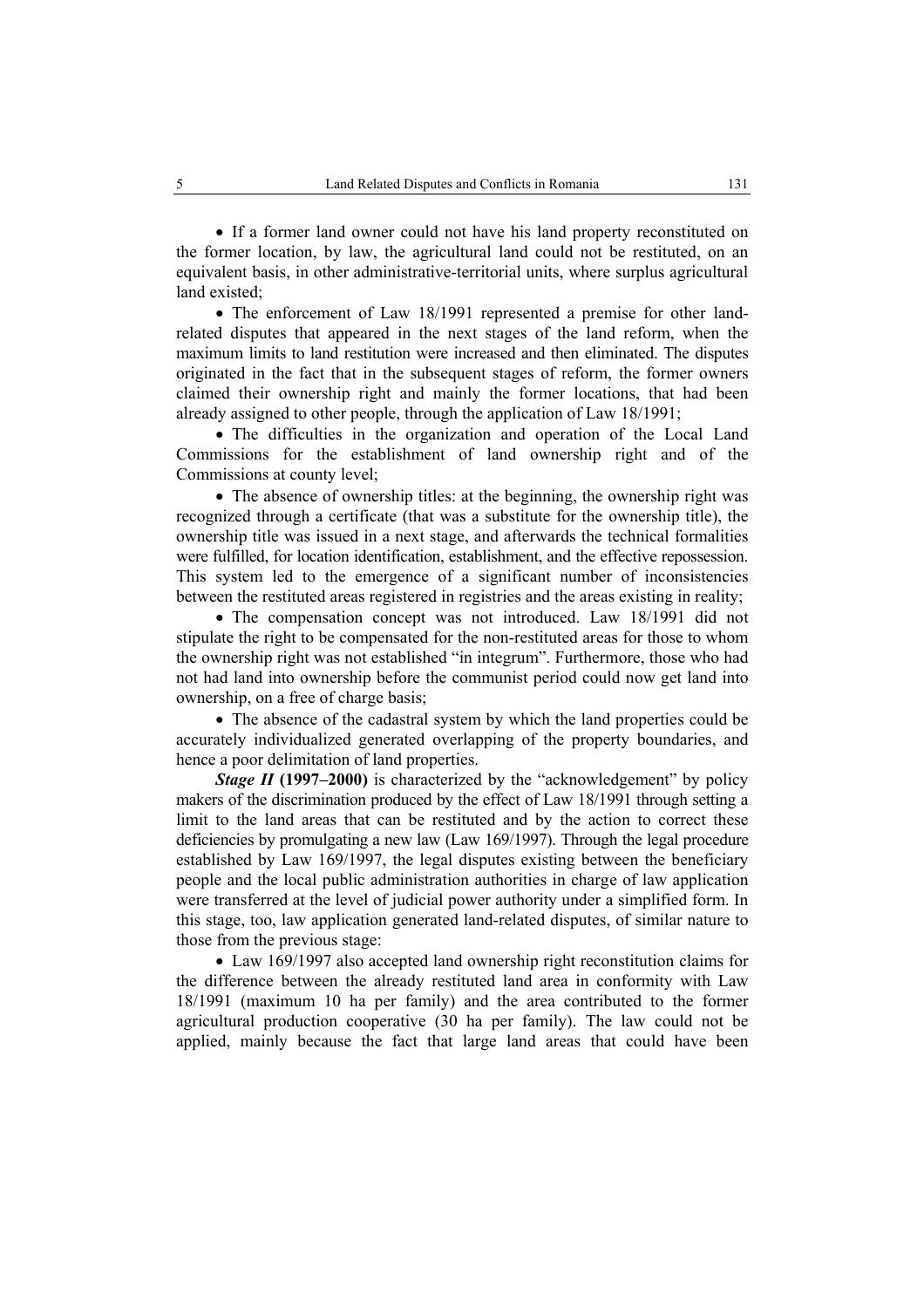restituted were under the administration of the former state farms that were transformed into commercial companies that were not at the disposal of the Local Land Commissions;

• The compensation concept was not introduced;

• The delay in issuing the land ownership titles as the repossession process according to Law 18/1991 had not been completed at the moment when Law 169/ 1997 was enforced, due to the numerous legal disputes. This generated an overlapping of claims for the restitution of the same land property and permitted a nonunitary interpretation and application of the legal provisions by the Commissions at county level;

• The conflicts between the laws made the judicial power be in the situation to judge by norms that already became obsolete at the date of trial.

• The issuing of the ownership title was not conditioned by the existence of cadastral registration although the Law of Cadastre and Land Registration had come into force in the year 1996.

*Stage III* **(2000–2005).** In this stage a new land law was promulgated, *i.e.* Law 1/2000. This law introduced provisions on the modality to compensate the persons entitled to ownership right reconstitution for which the effective repossession cannot be achieved, as the initial location is not free and there is no surplus of land on the respective administrative-territorial unit or at the disposition of the county commission in charge of establishing the private land ownership right.

Not only were the former owners entitled to compensation, but also the state for the value of existing investments on the territory of the restituted agricultural land areas.

Since 2001, the issue of ownership titles has been conditioned by the existence of the cadastral documentation with the observance of the provisions of Law 7/1996 on cadastre and land registration, with its subsequent amendments, which eliminated the overlapping and imposed a rigorous delimitation of land properties.

In this stage, too, the land reform legislation also generated land-related disputes, namely:

• The former owners of land areas larger than 50 ha agricultural land and 10 ha forestland were disadvantaged (the new maximum land property limits according to Law 1/2000);

• The temporization in submitting the proposals of land ownership right validation by the Local Land Commissions;

• Easiness of transferring the persons entitled to reconstitution in the annexes for compensation, although it could be proved later that the claimed land areas had not been the object of restitution or land appropriation on the basis of previous laws;

• Disputes related to the value of compensations.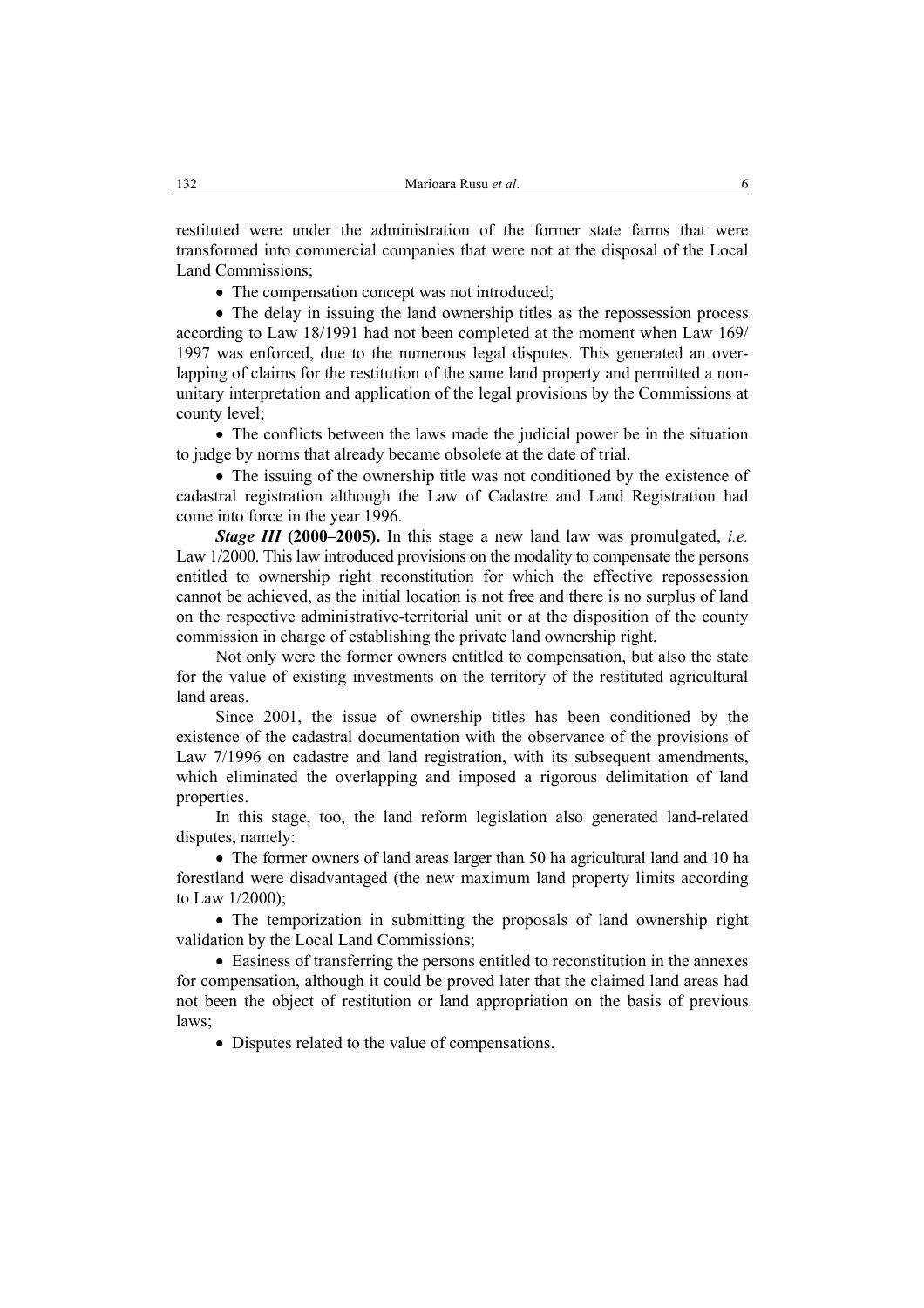*Stage IV* (2005 – up to the present) is dominated by the enforcement of Law 247/2005 on the reform in the field of ownership and justice, as well as certain related measures, through the recognition of "restitutio-in-integrum" principle.

The land-related disputes also continued in this period, consisting of:

• Disputes related to the value of compensations generated by the legislative pluralism regarding the calculation of the value of these compensations;

• Invalidation of certain appropriation acts issued after 1990 in the favor of persons who had the ownership documents prior to this year;

• The registration in the land book of all land areas is not complete, which can still generate overlapping of boundaries between the land properties.

After December 1989, the Romanian governments made efforts to re-establish a coherent legal and institutional framework for private rights in land but the whole process has been characterized by instability, incoherence and unjustified delay.

# **4. RESULTS AND DISCUSSIONS**

The complex socio-economic processes that took place in Romania after 1989 largely contributed to the aggravation and diversification of land-related disputes and conflicts. The land reform, the state sector privatization, the administrative reform were elements that directly contributed to the emergence of landrelated disputes and conflicts.

As it has been presented in the previous sub chapter, the reform process was initiated by the land ownership right reconstitution up to the limit of 10 ha in arable land equivalent and 1 ha forestland (Law 18/1991); after more than ten years, "restitutio in integrum" principle was applied (Law 247/2005). This process was based on a large number of laws and normative acts whose succession and modification of concept generated a series of land-related disputes and conflicts.

*Limiting the access to agricultural land due to the "discrimination" determined by the legal provisions.* This represents one of the main land-related disputes that emerged. It was generated by the sequence of land laws and encompassed two aspects. The former envisages the limitation of restituted land area to 10 ha and to 50 hectares in arable land equivalent in the period 1991–2005. Those who had had larger areas into ownership before agriculture co-operativization were discriminated in favor of those with smaller or no land areas who, according to the law, had the right to receive land into ownership. Thus, after 17 years, at the moment was the "restitution in integrum" could be applied, many land areas that are potentially claimable are already occupied; in many cases the land commissions do not have any land areas available to offer as a compensation and thus the former owners have to accept the variant of compensation through shares to a special fund (Fondul Proprietatea – Ownership Fund).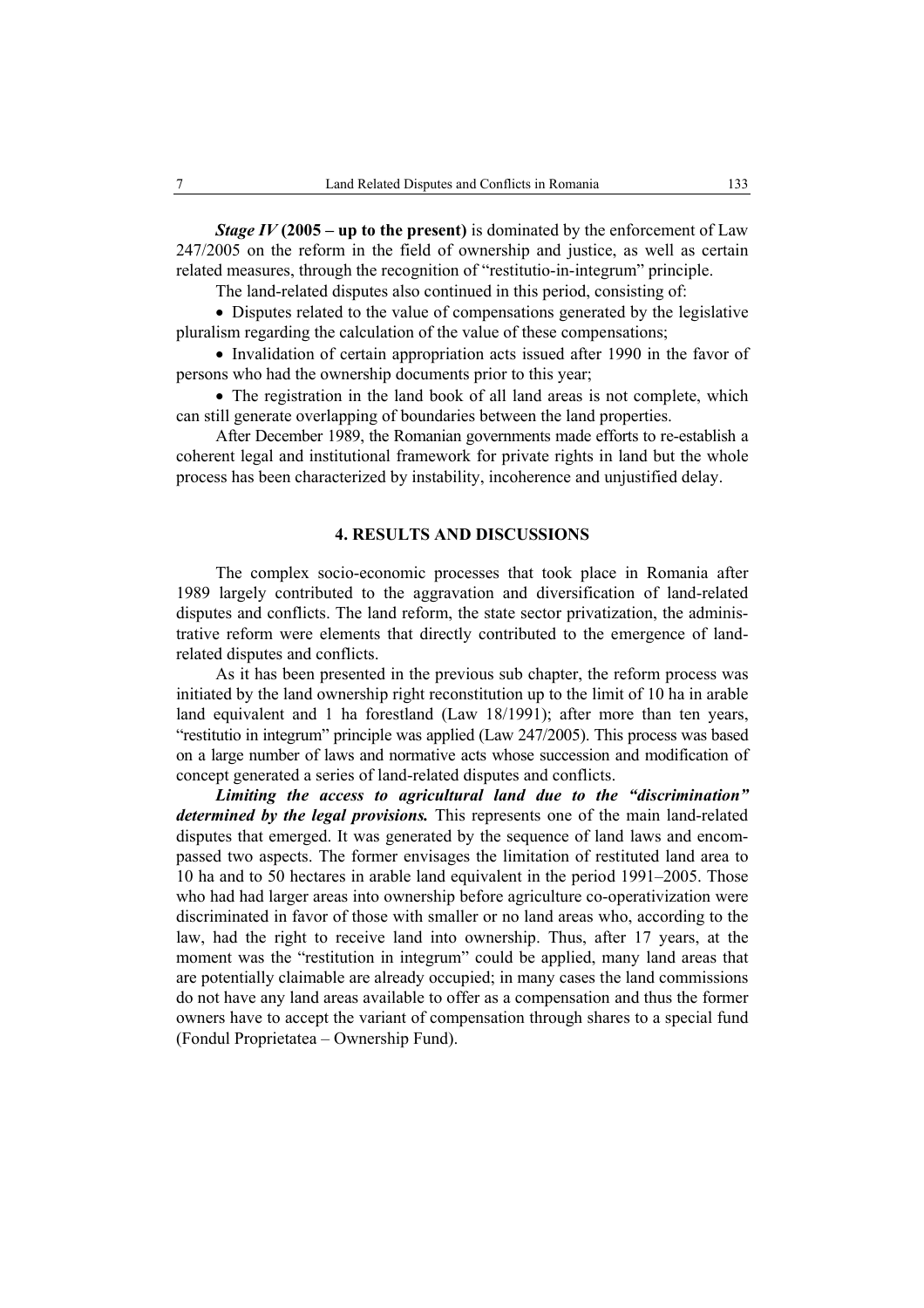*In Constanta county, National Agency of Agricultural Consltancy officials noted that a high level of disputes over restitution claims – and the resultant high number of holdings whose ownership is unsolved – may also contribute to low frequency of agricultural land sales. (The number of disputed claims in Constanta may be relatively high due to the fact that the area of land claimed in restitution was about 125% of the total area available for restitution, causing claimants' holdings to be reduced by a uniform percentage.) In other regions, disputes between heirs to restitution holdings may still stall the process of establishing title to some holdings, and so impede possible sales.* 

*Source*: Duncan and Prosterman, 2000.

The second aspect of legal discrimination with regard to the access to the land property is the fact that in certain counties there is a deficit of claimed agricultural land and the Land Commissions had to resort to the proportional diminution of restituted land areas, according to Laws 18/1991 and 169/1997. This negative discrimination, through the effect of the law, was followed by granting fair compensations only after the application of Law 1/2000.

Also on the basis of Law 18/1991, the communes who had surplus agricultural land could constitute land ownership rights for the residents who were not cooperative members in the past. In conclusion, the law-based discriminations generated two types of situations: i) the first, in which the expropriated persons at the moment of cooperativization were the *victims of negative discrimination* as they were not restituted the entire expropriated land area and neither did they have a fair chance to receive (in the period 1991–2000) compensation for the land areas that they did not manage to get back; ii) the second situation corresponds to the *positive discrimination* and consists in the fact that, although the claimants could not get back the entire land areas contributed to the agricultural production cooperatives in the communist period, certain land commissions had sufficient land resources to appropriate land to people who had not had land into ownership before the communist period.

*Ownership conflicts between state and private, common or collective owners.* The main types of conflicts in this category appeared in the first place as a result of the reorganization of former state farms into commercial companies. The land areas into the patrimony of these companies included both areas that legally belonged to the state and land areas that belonged to private owners before the communist period. These land areas were excluded from the restitution process initiated by Law 18/1991, and the respective private owners became shareholders in the commercial companies through the effect of the law.

In practice, many land transfers took place from the state farms to the agricultural *production cooperatives, as many owners claimed their land that was in the state farms.*

*Source*: OECD, 2000.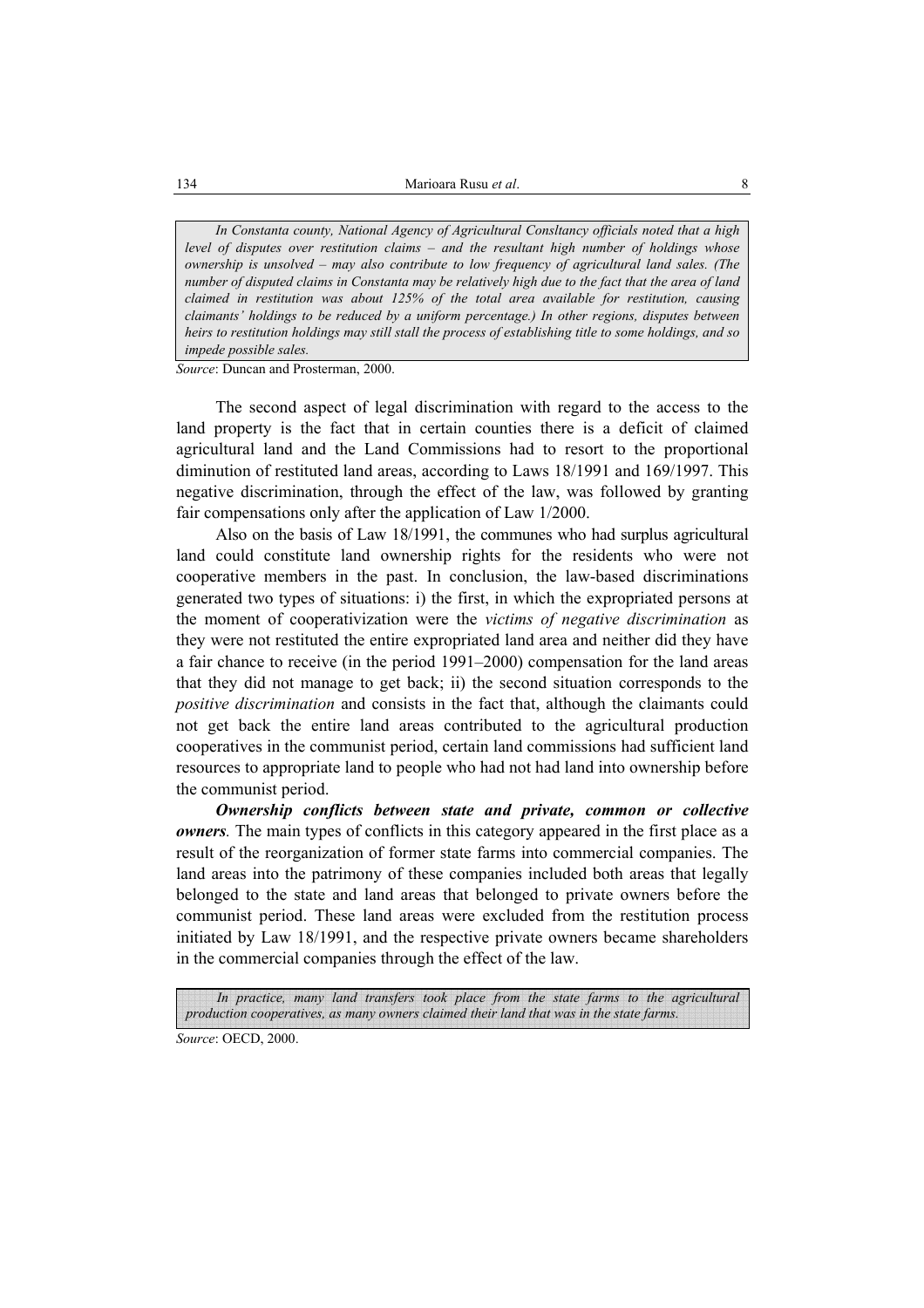The land areas in the patrimony of commercial companies as former state farms can be assimilated to a joint ownership of the state and of private owners. The spatial demarcation between these two forms of ownership (state and private) and between the areas belonging to different private owners on the location of former state farms did not exist in reality, which led to multiple conflicts after 1999 when the private owners claimed their land ownership right. Thus, the private ownership reconstitution was made on locations situated at the edge of former state farms so as not to lead to land fragmentation in the commercial company (and not on the old locations as stipulated by the legal provisions).

In the developing or transition countries, the dysfunctionality of institutions, as well as the institutional changes favor the emergence of land-related conflicts, yet the strongest element is the individual desire to maximize own profit, based upon emotional and individual needs (Wehrmann, 2008). This phenomenon is also visible in Romania, mainly in the case of land areas into state ownership, where different groups of interests, benefiting from the weaknesses of state institutions and supported by certain public employees/officials took hold of significant land areas, which they used for their own interest or sold them in exchange of considerable amounts of money.

The greatest pressure is felt at the level of land areas into state ownership in the vicinity of urban areas, where their value is much higher (determined by the high prices and the great real estate pressure).

#### *Public ownership under the pressure of economic interests*

*In an interview, in 2008, Ion Antohe, senior researcher at the National Agricultural Research and Development Institute Fundulea, specified:* 

*"Another modality to destroy the agricultural patrimony dedicated to research is land confiscation by prefects' offices, under the pretext of its restitution to former owners whose land is under public buildings or irrigation facilities or who do not find their former locations, as if these had vanished into the air. In reality, as it happened in the county Teleorman, the land areas taken from the land reserve of the research stations are seized by deputies who put them at the disposal of private developers of areas under luxury villas and apartment blocks".* 

*Source*: http://www.formula-as.ro/2008/804/spectator-38/ion-antohe-drama-pamantului-romanesc-e-incalculabila-pe-termen-lung-9062.

Cases of illegal use of land areas into state ownership were also signaled out in the category of conflicts related to the public ownership in Romania.

As the current legislation does not contain clear provisions on the responsibility for the state property, a series of conflicts of interests appear between farmers and concessionaires as well as land allocations in the protected areas.

The Romanian newspapers frequently present cases of illegal sales of land areas that are into state ownership, which take different forms, namely:

i) illegal sale of unused land, by private persons and/or public officials;

ii)illegal sale of land used for public or private interest, by the public officials;

iii) illegal sale of land that is illegally used for private interest, by the public officials.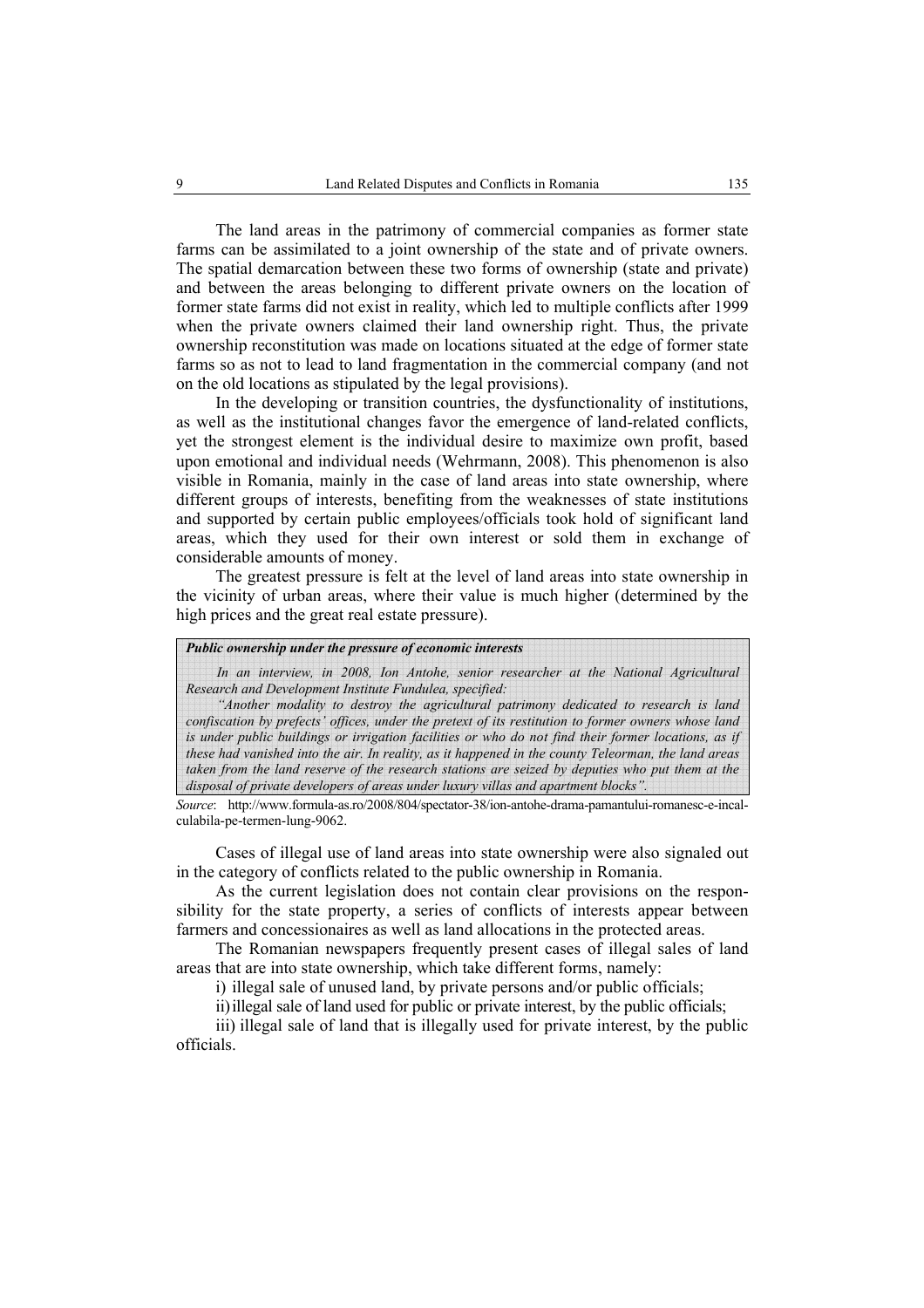### *Conflicts related to the illegal use of land into state ownership*

*While the Ministry of Environment is trying to prevent desertification through ecologic reconstruction, the leaders of the County Council (CC) Tulcea, backed up by political people, want to maintain the agricultural and fishing status of the respective degraded land.* 

*An eloquent case in this respect is represented by the agricultural land areas from Sireasa and Tatanir, where, a former senator, supported by the former management of the County Council, administers about 10 000 ha. Although this did not cultivate any hectare out of the 10 000 ha in 2005, the CC did not cancel his concessionaire contract. The actions taken by certain public officials for canceling his contract were blocked by the CC president, out of the reason he would have paid the royalty for the 10 000 ha. Even though the land was not cultivated, a lot of profit was obtained from the illegal use of this land by the sheep breeders. During the flooding period, it was discovered that dozen thousands of sheep were raised illicitly on these areas, as they were not into the evidence of vets or of city councils.* 

*The local people's opinion is that leaders of political parties, as well as high officials from the institutions from Tulcea are behind certain companies that have rent contracts for such land areas with CC Tulcea.*

*Source*: http://www.romanialibera.ro/a15855/15855.html.

| Conflicts related to the illegal sale of land from the public domain of the state                                                                                                                                                                                                                           |
|-------------------------------------------------------------------------------------------------------------------------------------------------------------------------------------------------------------------------------------------------------------------------------------------------------------|
| A land area of 35 ha, in Cluj municipality, from the public domain of the state, was illegally<br>sold to a local business man, by the institution that received it with the right to use it.<br>The conflict stages:                                                                                       |
| • In the year 1997, the former prefect of the county Cluj and the former president of the                                                                                                                                                                                                                   |
| State Ownership Fund established a protocol with a private firm for building up a trade center;<br>• In 1998, the same prefect assigns, without any justifying documents, a land area of 35 ha<br>to a joint-stock company which, in its turn, entrusts it to the firm that had concluded the protocol      |
| for building up the trade center;                                                                                                                                                                                                                                                                           |
| • The transaction between the two firms is concluded in 1999 by a sale-purchase contract;<br>• After the sale, the Romanian justice cancels the land registration document and the<br>prefect's decision, but not the sale-purchase contract;                                                               |
| • The institution that had received the land into administration, a university from Cluj,<br>makes efforts for the land to remain into the possession of private investor;                                                                                                                                  |
| • In 2005, the investor destroys the experimental areas of the university and begins the<br>construction of the trade center;                                                                                                                                                                               |
| • The state representatives ask for the sale cancellation, out of the reason that the public<br>domain of the state cannot be alienated;                                                                                                                                                                    |
| • The court where the trial was transferred cancels the fraudulent transaction and disposes<br>of its reposition into the previous situation; the investor's firm makes an appeal, and on the basis<br>of secrete agreement with the university management staff the latter gives up the trial, in exchange |
| for an amount of 8 million euro;                                                                                                                                                                                                                                                                            |

• *Thus, the Romanian state loses the possibility to sustain the ownership right, and the estimated loss is 70 million euro.* 

*Source*: http://www.ziua.ro/display.php?data=2007-12-27&id=231173&kword=35+ha.

There are also situations when the land areas into state ownership are illegally conceded to private entities.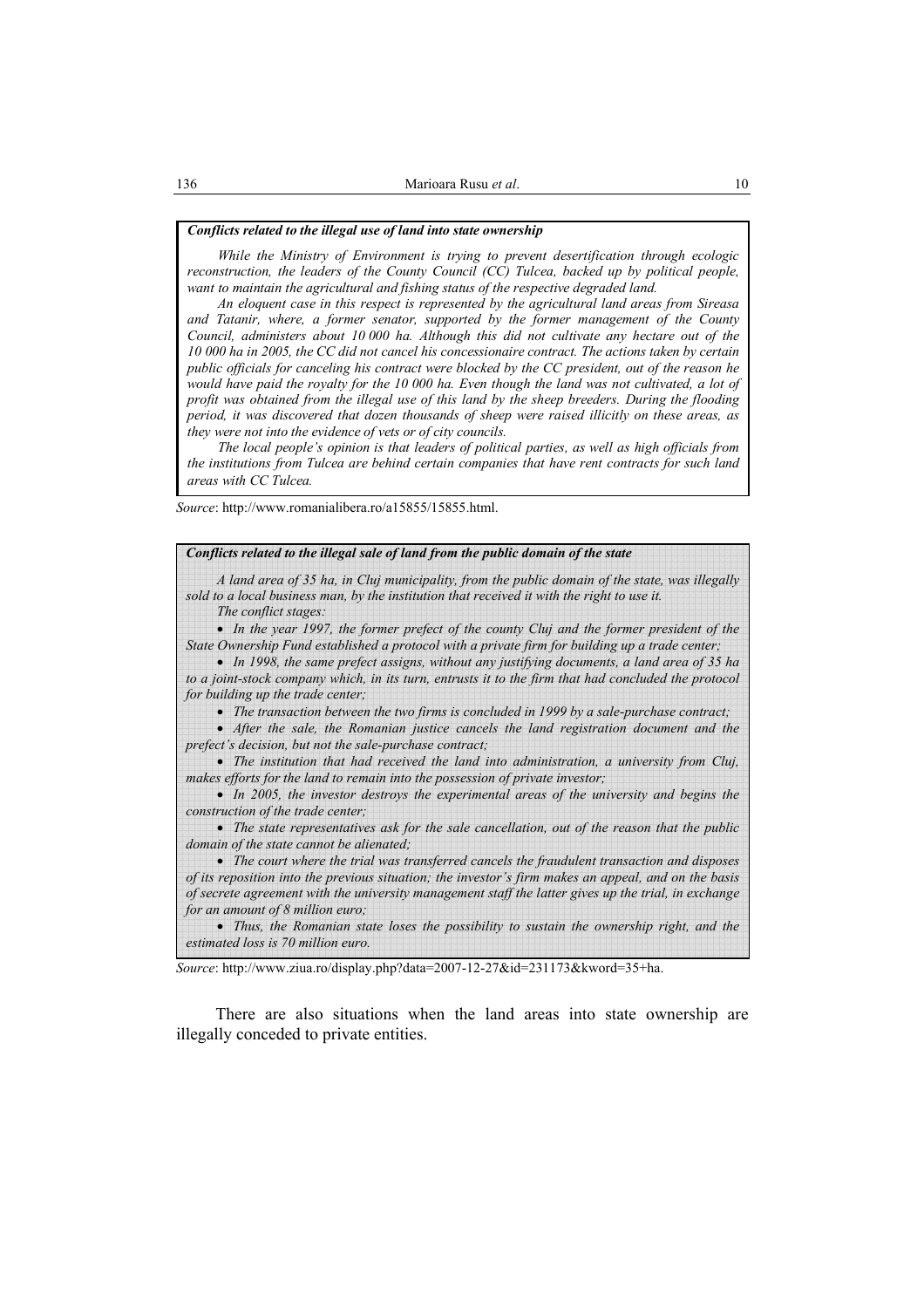### *Conflicts related to the illegal concession of the state land*

*At the mayor's initiative from Brăila, the Local Council of the town on the Danube had an unequaled performance: through a decision from the year 2005, it illegally conceded almost 250 000 m² from the area of the port of Brăila. The area was into the public ownership of the state and it was ceded to a private firm, where the majority shareholder is the president of the County Council Brăila; furthermore, at the concession moment, this had a 8 billion ROL debt to the Local Council, coming from non- paying the rent for the land area that has been received now as a "gift".* 

*Source*: http://www.adevarul.ro/articole/2005/primarul-cibu-i-a-concesionat-ilegal-presedintelui-cj-portulbraila.html.

*Boundary conflicts* that mainly appeared in the first seven years of land reform application due to the implementation mechanism of land ownership reconstitution (thus, the ownership right was proved by a land ownership certificate that was used instead of ownership title; the ownership title was issued afterwards and later on the technical formalities were fulfilled for the identification, establishment of location and effective land appropriation). Out of this reason many inconsistencies appeared between the written facts and the reality in the field, which led to overlapping of the land properties boundaries. After taking the land into possession on the basis of the ownership title, the owners began to exercise their use right on the basis of land measurements achieved with rudimentary/ traditional instruments that in many cases generated boundary-related conflicts. These conflicts were most often settled by the local land commissions by speeding up the technical formalities for the location identification and establishment. Yet, in many cases, the conflicts in relation to land property delimitation persist until nowadays, and in certain cases the owners even refused the ownership title.

*Source*: Stahl, Sikor and Dorondel, 2007. "*...in Romania 48% of households in our survey do not have final land titles yet. In Romania, another reason is that households refuse to accept titles because they contain incomplete or simply wrong measurements of plot borders".* 

The land reform generated land plot boundary-related conflicts not only between thee individual owners but also between the administrative-territorial units. The main cause was that the land reform was produced while taking into consideration the land areas in the cooperative farms existing on January 1, 1990; this without taking into consideration the fact that the collectivization process took place before the Law 2/1968 on the administrative organization of Romania's territory, when the communes, towns and counties were re-organized or as a consequence of this law some of them did not even exist. In these conditions, the restitution claims of certain former cooperative members were addressed to the territorial-administrative unit where their land areas contributed to the cooperative farm had been located before 1968; these land areas often did no longer belong to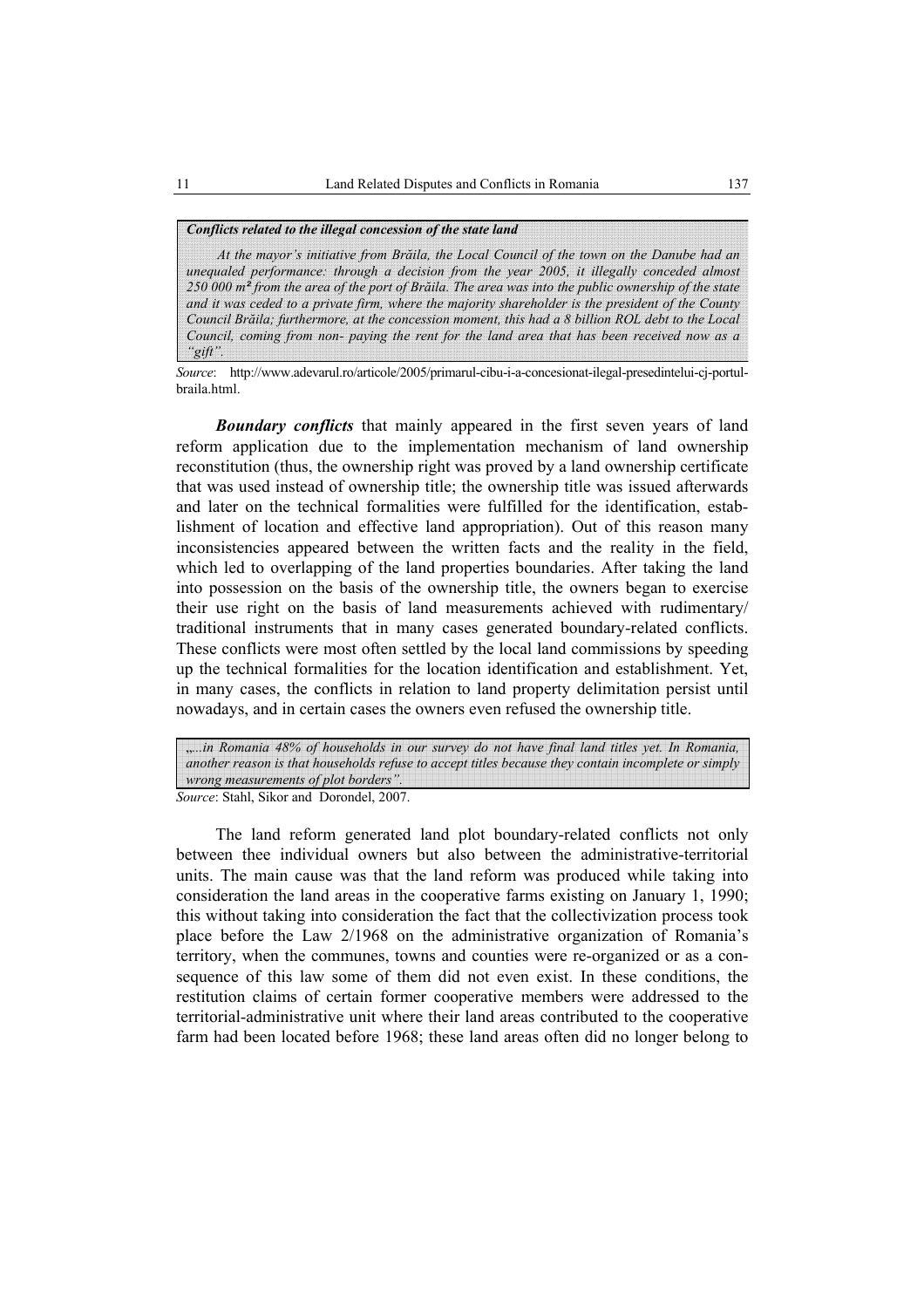the respective communes as following the administrative-territorial organization they had been transferred to another commune/town. Thus situations emerged when certain land commissions did not have the necessary land areas to cover the restitution claims, while other commissions had significant land surplus. This is the main reason for boundary-related disputes between the administrative-territorial units.

*Ownership conflicts linked to inheritance*. After the year 1990, the right of people to inherit agricultural land properties was re-established, as in the communist period people did not have the right to inherit real estate properties of agricultural land type. The ownership right reconstitution was based upon the claim submitted to the local land commissions. The claims could be submitted by the person who contributed land to the cooperative farm in the past or by his/her inheritors. The ownership title was issued on the name of all the inheritors and subsequently they had to establish how to divide the land (the portions to which each of them were entitled). Conflicts appeared in relation to the dualism between the tradition in the transfer of property in the pre-communist period (the parents used to give the young couple on their marriage the share of land that would inherit) and the provisions on successions of the civil code (the successoral mass is equally divided between the heirs of the same rank). Thus, some of those who claimed the restitution of their land could benefit from both regulations – the common law and the civil law – as they could claim the restitution of the land areas they had received from their parents as marriage dowry and the land areas that their parents had contributed to the cooperative farm in the past, together with the other brothers (still unmarried when the cooperative farm had been established). Such situations generated disputes between brothers in relation to the land property.

*The legislative pluralism* generated by this succession of regulations on the land ownership right reconstitution is one of the greatest problems that generate land-related disputes and conflicts in Romania at present. The frequent legislative modifications, setting limits to land areas that could be restituted to former owners in particular (1991, 1997, 2000, and 2005) led to the establishment of concrete juridical relations that remained with no object due to the legislative interventions. The law conflicts in time were created both by the judicial power that created a jurisprudence judging by norms that on the date of the trial were already obsolete, and by the non-unitary application and interpretation of the legal provisions by the land commissions at county level.

*Disputes over the value of land* also appeared during the land reform and are mainly related to the value at which the compensation is made, when it is not possible to restitute the claimed areas to the entitled persons or to offer them other land areas as compensation. The conflicts of this nature are much more frequent in the urban area, where the land market value is much higher. Furthermore, the legislative pluralism aggravates these disputes, as different laws (*i.e.* Law 1/2000 and Law 10/2001) establish different calculation procedures.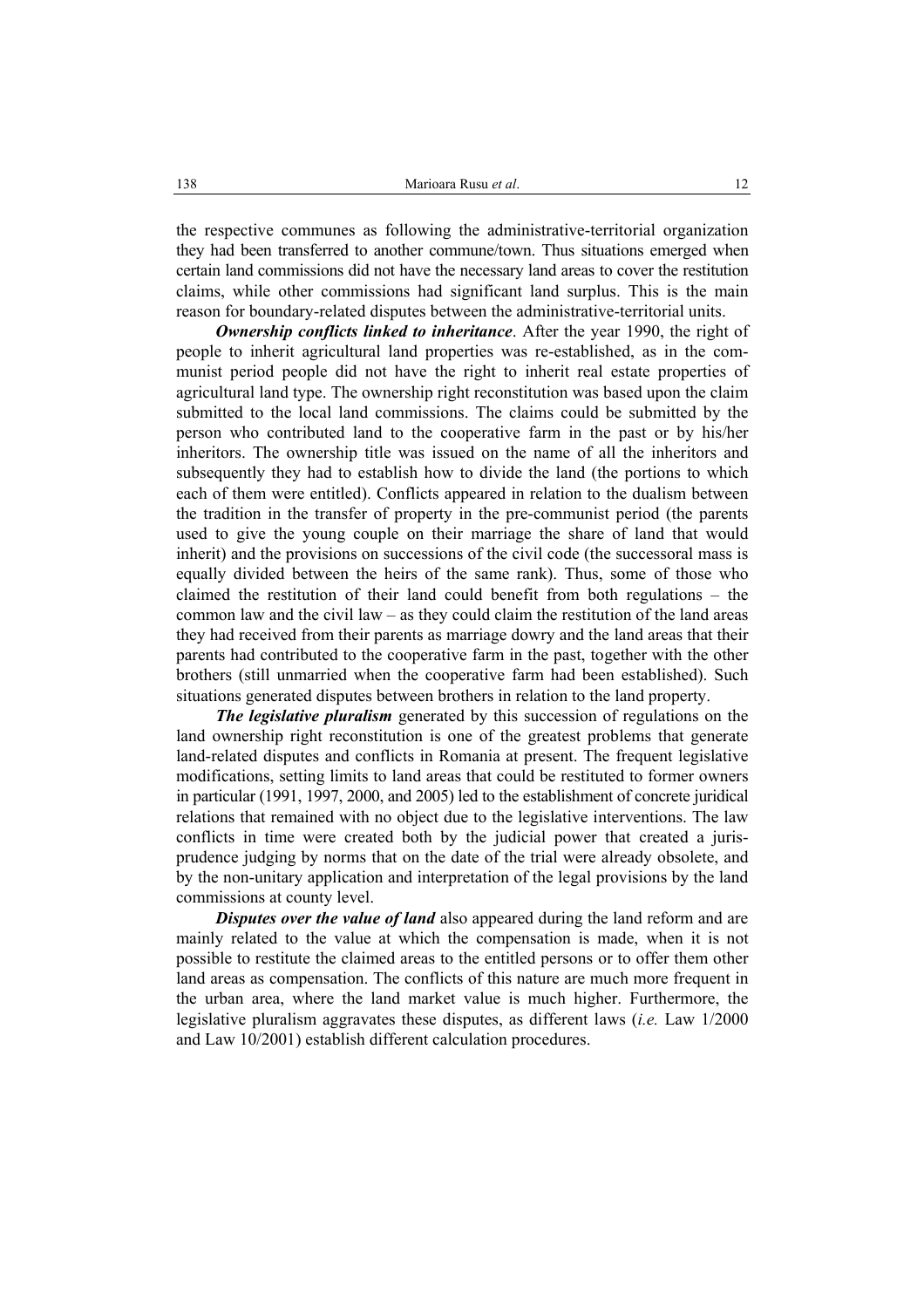At the same time, the periurban areas have also experienced an unprecedented development in recent years, as they became an extension of towns and acquired industrial, storage, commercial functions and in certain cases they became residential areas. As regards the typology of conflicts, Wehrmann (2008) identified a series of land-related conflicts specific to the periurban areas, among which the following were noticed in Romania: i) increase of the intravilan land area used for the construction of different economic activities (industrial, storage spaces, commercial spaces) to the detriment of extravilan land areas under agricultural and forestry uses; ii) informal acquisition of land by people or groups of people (groups of interest, groups of speculators); iii) sale of land to several buyers, at the same time, etc.

As in the last 50 years in Romania, towns experienced great development, the constructions developed on a fast and chaotic basis on the free land areas, sometimes by the destruction of certain green areas. The illegal sales and renting of public or private land, the non-observance of construction rules in particular are two types of conflict that mainly appear in the periurban communities; they are more intense as the town, influencing the periurban areas, is more developed. These types of conflicts are maintained by the existence of certain groups of interests and by their influence upon the local and central authorities.

Land administration system (land registration and/or cadastral system) and more precisely this system deficiencies have generated a series of land-related conflicts. The deficiencies of the cadastral system are a significant hindrance to the land market operation as the absence of cadastral documents makes it difficult, if not impossible, any land transaction, as long as the parcels included in the transaction cannot be identified with certainty, their boundaries and location being not certified.

*Ownership conflicts due to lack of land registration* are represented by the disputes generated by the fact that several owners claim the same land property or parts of it, coming with valid ownership titles that are not accompanied by the land book extracts as the registration in the land book has not been achieved/finalized it. In Romania, the only act that guarantees ownership is the land book extract rather than the ownership title.

For safety purposes in relation to land ownership, and for concluding the sale-purchase documents or other juridical acts, every citizen should register the land in the Land Book.

The land registration procedure is difficult and expensive. There are localities where the sale price of land does not cover the costs for cadastre and land registration (Dumitru, 2002). Furthermore, the law that regulates the cadastre and land registration was adopted only in the year 1996 (Law 7/1996), at five years after the land ownership reform initiation, which generated boundary-related disputes between owners.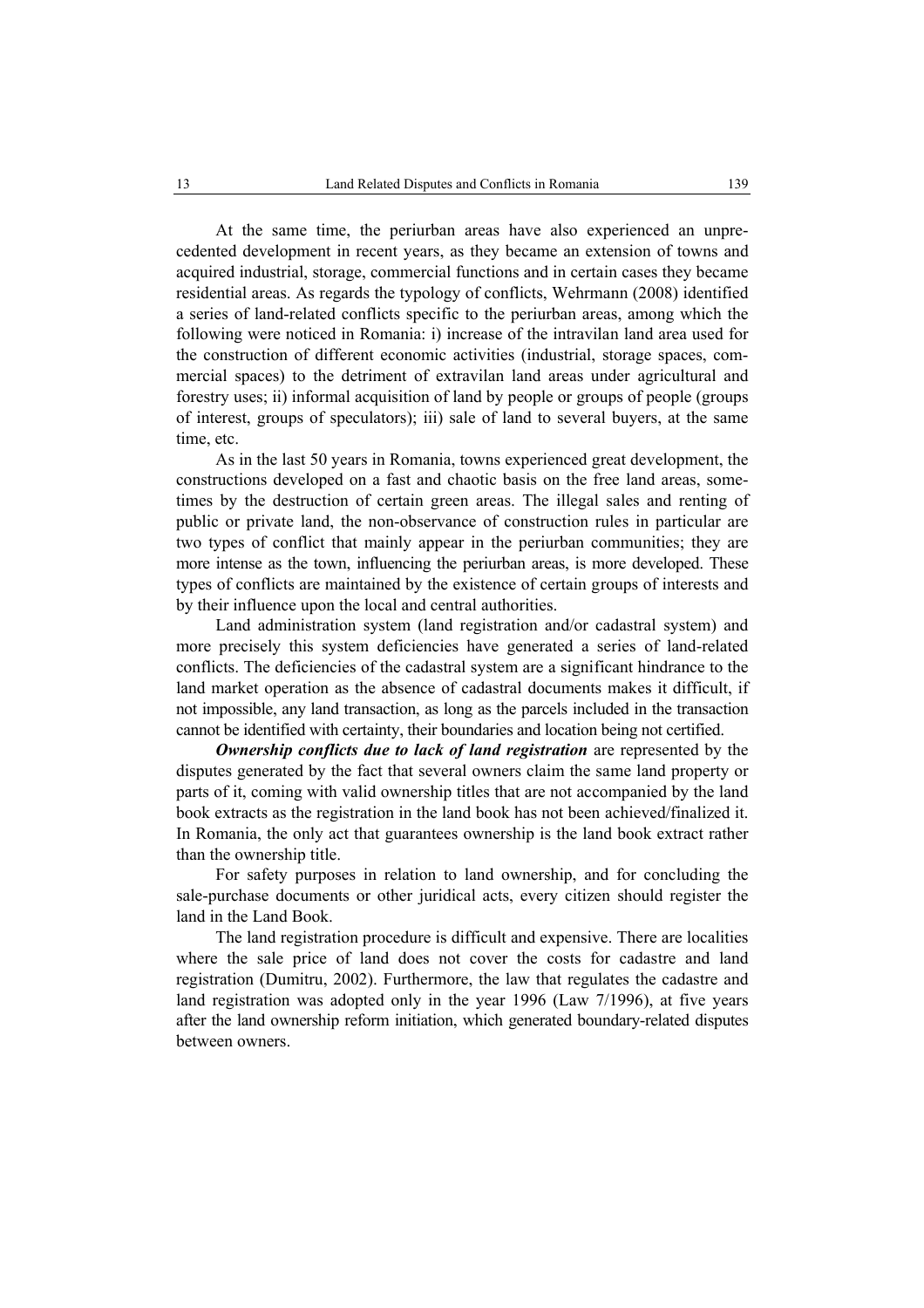*An important component of restitution is the timely registration and issuance of documents certifying private ownership. These processes can be delayed for a variety of reasons, such as difficulties in matching beneficiaries with land, various kinds of disputes, and administrative problems in registration and document issuance. While there are still delays, they do not appear to be primarily the fault of the legal rules, but rather reflect factual problems such as boundary disputes or disputes among heirs which are unavoidable during restitution. …In any event (and despite the existence of up to 700 000 continuing disputes as compared to the five million beneficiaries), it is estimated that 75-80% of restitution beneficiaries have not their rights registered and have received their documents.* 

*Source*: Prosterman and Rolfes, 1999.

For land registration, an authorized land surveyor must draw up documentation, and the fees are established according to the area of land. The documentation is approved by the Office of Cadastre and Land Registration (OCLR – Land Book), in exchange for a fee. The land registration documentation must be drawn up by state institutions, so as to re-equilibrate the areas when needed, this because certain ownership titles are not consistent with the real situation in the field. Theoretically, there is the risk that the last person who will register his land would not find his land conform to the ownership title. Normally, all ownership titles, by localities and plots, should be correlated with the real existing area, so that if the diminution of the area to be restituted is imposed, this diminution should be made on a proportional basis for all owners and not only for those who come last to register their land. According to the technical land registration norms, in the case in which the area registered in the ownership title is within the plus or minus 2% limits, the land registration is made at the level of area written in the ownership tile. If the land area in the field is smaller, yet with a value higher than 2%, the owner has to draw up a notary act by which he agrees to give up the land difference versus the land area written in the documents. Another situation is that the land area is larger in the field compared to that written in the title. In this situation, the owner has to justify the surplus area only on the basis of legal documents.

There are certain authors that complain about deficiencies in the very operation of the cadastral system, drawing the attention upon the low technical endowment of the cadastral offices, low training and remuneration of staff, and large amount of work versus the number of employees, which resulted in great delays in issuing the cadastral documents (World Bank, 2001).

*Land-related disputes and conflicts generated by land market*. Starting from forbidding/limitation of the right to sell agricultural land, continuing with the informational asymmetry and ending with the transaction costs, all these have also generated a series of land-related disputes.

Even on a perfect land market, no optimum land use model can be established from the social and ecological point of view. Conflicts appear as a result of the lack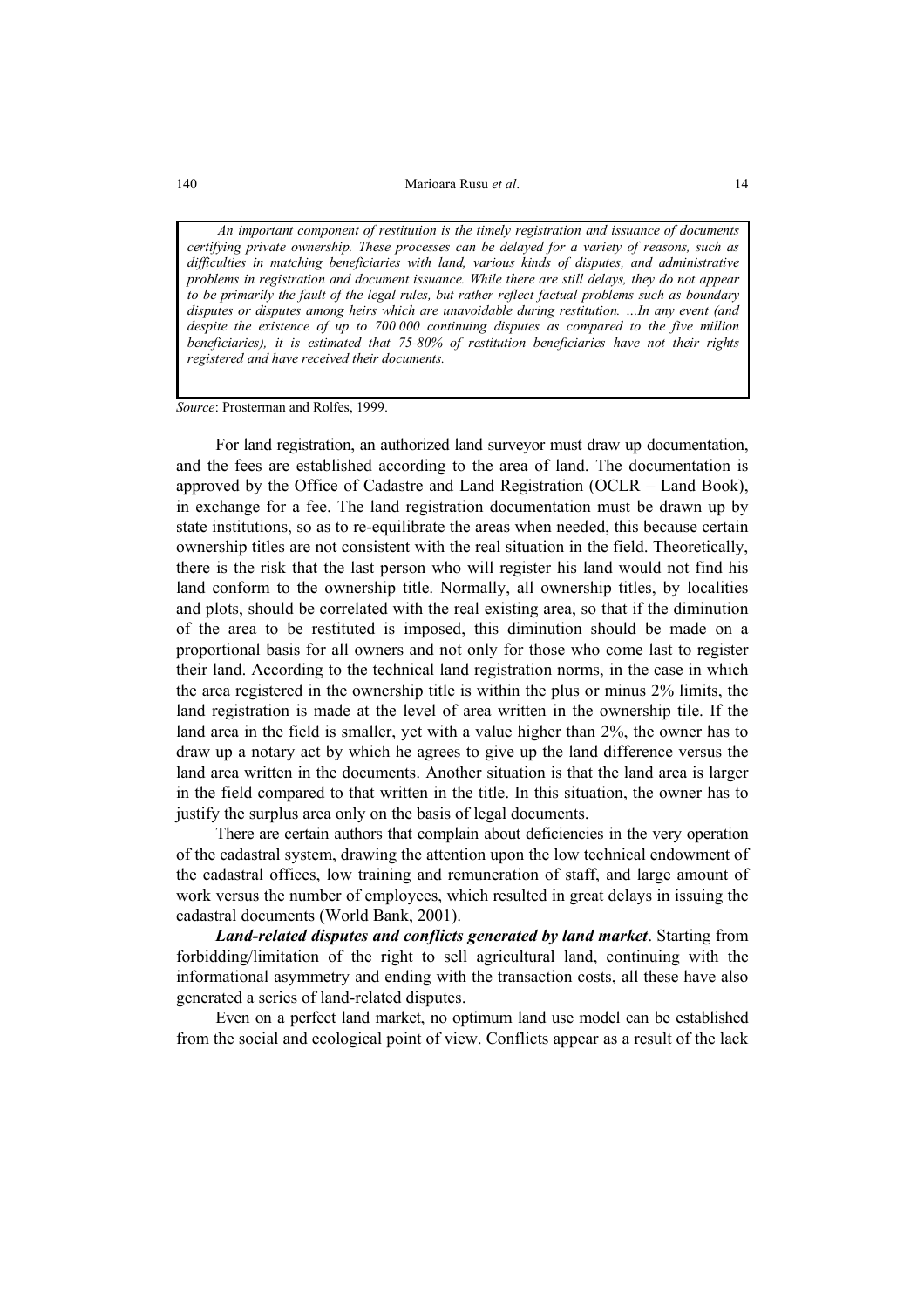of consideration with regard to the environment, as the economic interests prevail to the detriment of natural values (transfer of agricultural and forest land in the category of land used for constructions – at a fast speed in the periurban areas).

Land market development and consolidation in rural Romania has a particular importance, not only because the important role of land as production factor, but also due to the advantages with regard to: improvement of the land ownership structure; increase of farm size resulting in a competitive farming system, elimination of arable land fragmentation possibilities through the application of the preemption right for co-owners, neighbors or lessees.

However, the Romanian land market is not unitary; it is rather a conglomerate of small and various markets, depending on the zone of the county where they are located. Yet, this market is insufficiently developed and distorted, the limited property transfer prevailing (Toader, Răgălie, Hurduzeu, 2002).

Among the factors that entail dysfunctionalities in the transactions on the land market from Romania, we can list the following:

• People ignore legislation and necessary formalities;

• A lot of bureaucracy exists due to the legalization of notary documents and their registration at the cadastral offices;

• High notary and transaction fees compared to the land market price.

The land markets in the urban and periurban area have the following main characteristic: the available land areas for transactions are much smaller, yet the demand is very high, which determines high transaction costs (sale/purchase, land lease, etc.). It is in these areas that the interests of the large companies are manifested, which have non-official information regarding the development projects of the respective areas, where they carry out illicit transactions with the complicity of local authorities.

These two elements, *i.e.* the land restitution process and the inefficient land market represent one of the causes of the land conflicts in Romania, which add to: manifestation of strong local interests, mainly at the level of authorities, favoring corruption, lack of measures for sanctioning the abuses and illegal actions, the complicated and over solicited juridical system, which leads to the prolongation of conflict situations, and last but not least, the existence of a high social inequality level – with a direct proportional relation between this and the high conflict possibility (Russett, 1964, Nafziger and Auvinen, 2002, Muller, 1997). These general causes of land-related conflicts in Romania add to specific causes:

• In the rural areas: the tensions generated by the competition for land – between the large producers and the individual household farms, which, although not viable from the economic point of view, do not want to alienate their land to the former – as the land is an essential social-economic factor for the future of households;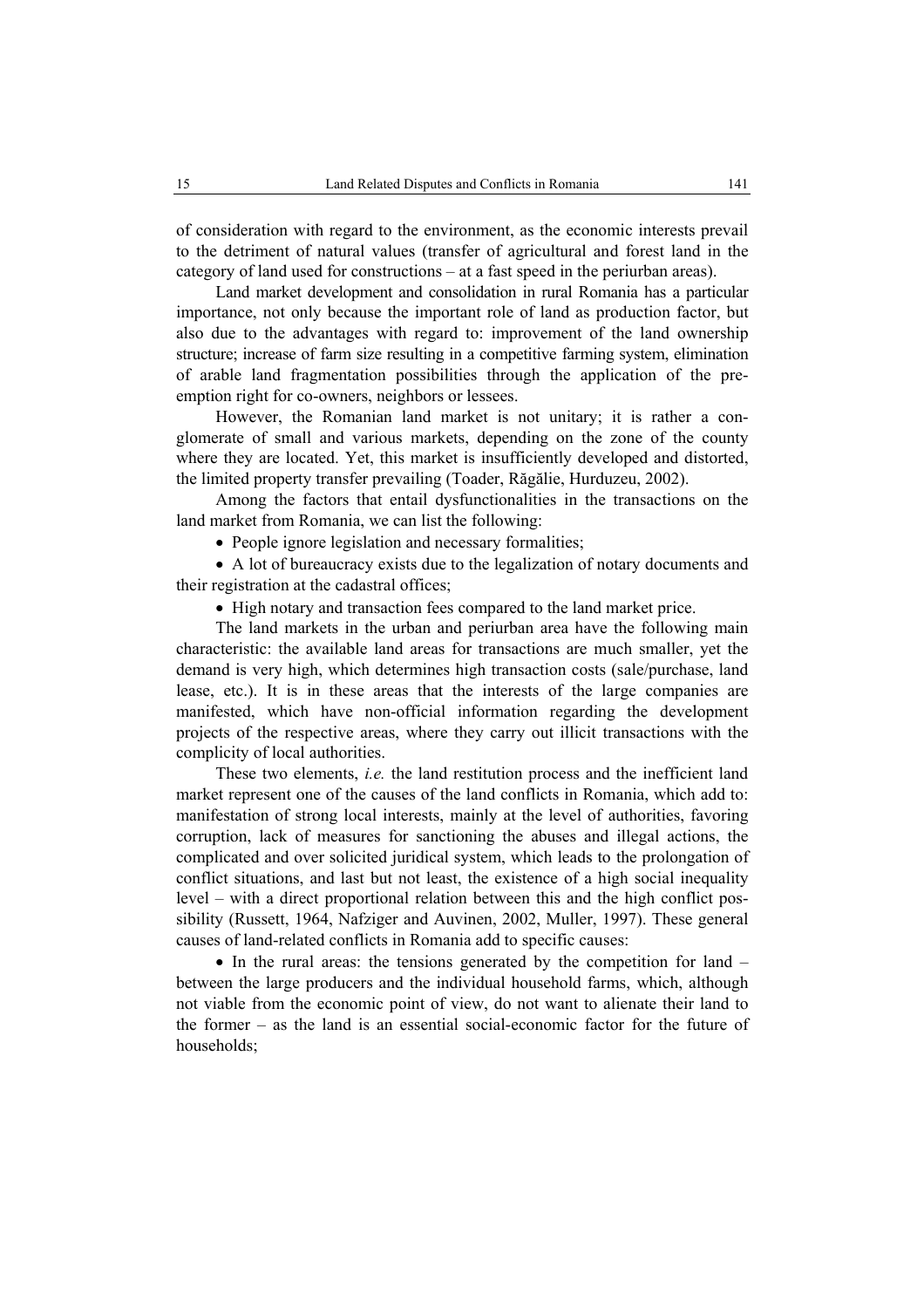• In the periurban areas: the ever increased pressure generated by urbanization development (emergence of different groups of interests and their influence upon the local authorities with regard to the acquisition of certain land areas for the development of commercial or real estate objectives).

*Peaceful, informal land acquisitions without evictions* take place in the period and situation when the land owner is not allowed to sell the land through the effect of the law (Law 18/1991 forbade the sale of land areas for which the ownership right was constituted for a period of ten years), or when the land owner does not have all the documents attesting the land ownership right (the land is not registered in the Land Book yet). Despite this, many informal agreements appeared, or certified by semi-official documents, attesting the sale of land areas between private owners.

The disputes generated by the information asymmetry fall into the same category of land-related disputes. An eloquent example in this respect is related to urban planning. Certain persons have access to the information on the urban planning designs before these are completed and made available to the public. On the basis of this information they can buy, for example, certain land areas susceptible to be subject to expropriation for building up a motorway. The land is bought at low price, presuming that its value will significantly increase at the moment when the plans will be made public and thus they will get a significant profit after getting compensation for the expropriated land areas for public utility cause.

*Building up Brasov-Bors motorway determines the increase of land prices in the county Cluj, according to BBC. "……the minimum price for one square meter of land will be two euro, in Petru Gus's opinion, as representative of the firm that evaluated the land, who at the same time is a county counselor. This means that for one hectare of land, the compensations will reach 20 000 euro. Before starting the works for the motorway, the price of one hectare of agricultural land in the area ranged from 6 million (about 150 euro NA) to 12 million RON (about 300 euro NA).* 

*Source*: Jurnalul National, 28/07/2004.

The speculators and real estate developers used this system in the case of motorways under construction in Romania and in the case of agricultural land in the vicinity of large cities, presuming that these will be included in the category of intravilan land with the design of urbanism plans of the metropolitan areas.

*Evictions by land owners* appear in the case when the buyer loses the full or partial land ownership right on the purchased land as a result of land claiming by a third person whose ownership right fully or partially excludes the buyer's right on the purchased good. This situation appears in the case of buying a land area that is the object of an unsettled land-related conflict.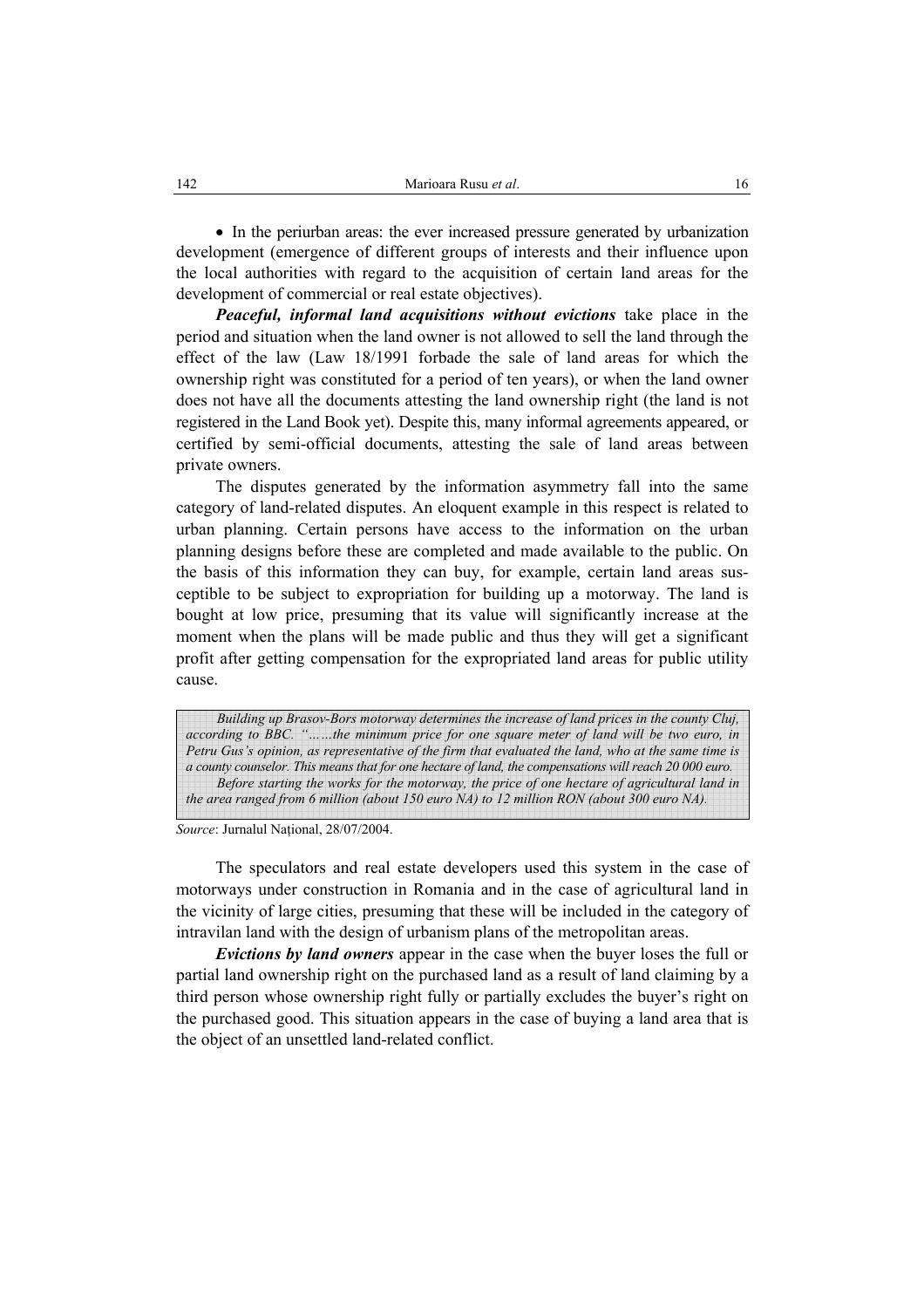*Disputes over the payment for using/buying land most often appear in the* case of land lease contracts whose price is a portion of the harvest. The owners often complain about the lessee's lack of transparency, who is accused of declaring low yields per hectare – due to different natural disasters or weather conditions – in order to decrease the amount they have to offer as compensation to owners for using their land. These disputes represented one of the causes why the land lease contracts ceased and/or they have not been renewed.

*Disputes over the value of land* most often appeared in the context of granting compensations for the land areas that were expropriated for public utility causes. The owners complain about the existence of significant differences between the value of compensations and the average price at which the land is sold in the area of motorways.

Another cause that generates land-related conflicts is linked to the local government capacities, *i.e.* the authority abuse from the part of local authorities' representatives responsible for land reform implementation and/or land administration system.

*Illegal evictions by state officials acting without mandate on their own*  **behalf** represent one of the main category of land-related conflicts in Romania generated by the abusive actions of authority representatives. The officials use for their own benefit the prerogatives with which they have been invested to the detriment of the entitled persons. Thus, there are numerous cases when the members of the land commissions appropriated the most productive land to their close friends and relatives.

In Romania, the state has generally been able to conserve its authority at the local level. It *has ascribed significant powers to local state officials who regularly abused these powers extorting bribes, charging illegal fees, and giving out the best land to their friends and allies in the process of land restitution* 

*Source*: Verdery, 2002.

Not only land restitution is the object of abuses from the part of authorities, but also the land administration system. The public opinion considers that the local officials act subjectively in the application of legal provisions, favoring a certain group of interests.

Out of this reason, the decisions of local land commissions are suspected of subjective and biased behavior. An eloquent example in this respect is "the transaction of litigious rights". The purchase of litigious rights is regulated by the Civil Code. This is made only under the hypothesis that litigation exists over the ownership right. The small real estate publicity, the juridical debates forums have been and still are full of announcements with regard to the commercialization of litigious rights.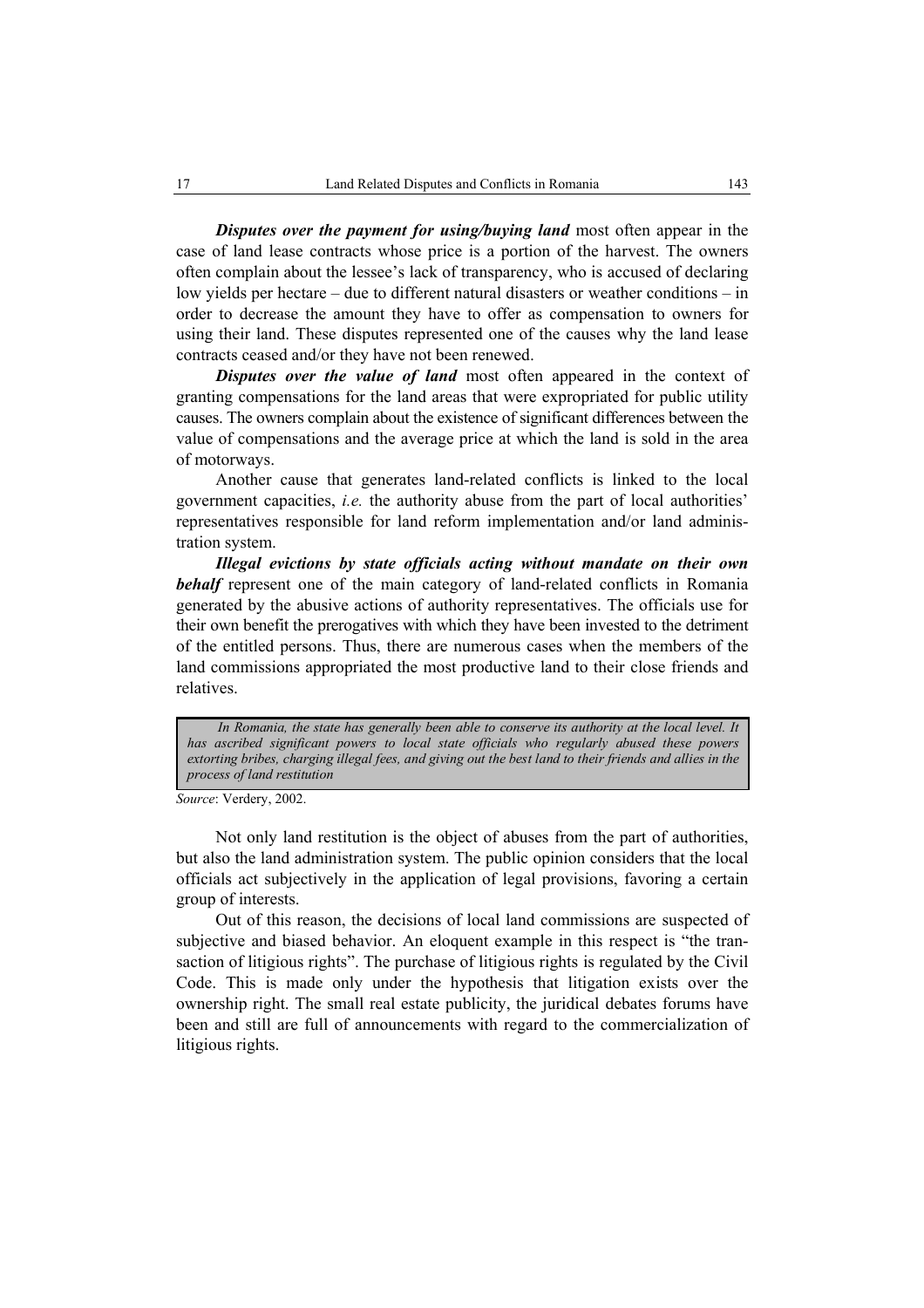Many former owners prefer to sell three times with losses compared to the market price than to be at the hand of justice and institutions authorized with the real estate properties restitution (either land or buildings) as the legal procedures are difficult, costly and take a lot of time. Furthermore, the entitled persons' confidence in their own chance to get back their properties, even by legal ways in court, is quite low. The members of the groups of interests buy these litigious rights at very low prices, and on the basis of their influence and personal ties, they succeed in winning their case in court and obtain the ownership titles.

Due to numerous similar situations, the public confidence in the land administration system is low. The public opinion has more confidence in the central authorities, trying to address them for the solving up of different landrelated conflicts that appeared at local level. Unfortunately, the great number of these disputes makes the activity of central authorities more difficult.

## **5. CONCLUSIONS**

These types of state ownership-related conflicts are valid throughout the world, not only in Romania. Unfortunately, in our country they are generally mentioned by the mass-media and almost never by the official statistics; the main causes of this situation are the following: the low interest of authorities to keep an evidence of the conflicts and what is more important, the low number of conflicts that come to be considered statistical information (trials for which definite solutions were given, persons/institutions that are officially convicted). The lack of official information does not mean that these disputes and conflicts do not exist; it rather highlights once again the existence of a situation that encourages their occurrence.

### **6. ACKNOWLEDGEMENT**

*This paper was elaborated under the FP7 Project – MICROCON: A Micro Level Analysis of Violent Conflict.* 

### **REFERENCES**

- 1. Czaki, C., Lerman, Z. (1997), Land Reform and Farm Restructuring in East Central Europe and CIS in 1990's, Review of Agricultural Economic, no. 6.
- 2. Coser, L. (1956), "The Functions of Social Conflict" Glencoe, Free Press.
- 3. Dahrendorf, R. (1988),"The Mondern Social Conflict", University of California Press: Berkely and Los Angeles.